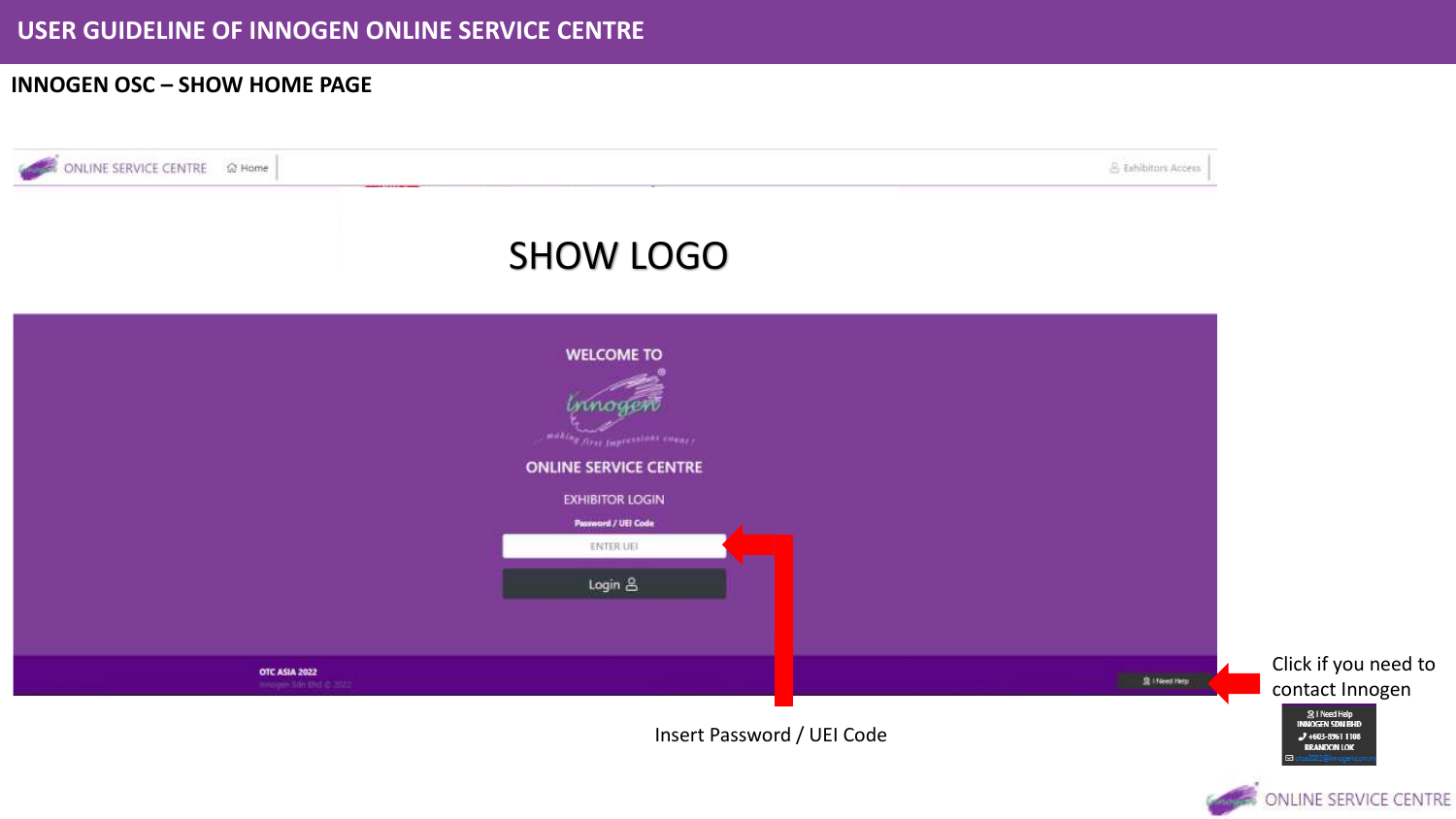## **EXHIBITOR LOGGED-IN PAGE**

| <b>Exhibitor Booth information</b><br>ONLINE SERVICE CENTRE @ Home | Click for drop down<br>图 Exhibitor Menu *<br>exhibitor menu                                                                                     |
|--------------------------------------------------------------------|-------------------------------------------------------------------------------------------------------------------------------------------------|
| <b>Test 02 (SS)</b>                                                | <b>Test 02 (SS)</b><br><b>SHELL SCHEME</b>                                                                                                      |
| SHELL SCHEME EXHIBITOR<br>C Booth: A110<br>Booth Size: 18.00 sqm   | <b>图</b> Exhibitor Information<br>Form Submission & Order                                                                                       |
|                                                                    | (J) Logout                                                                                                                                      |
| <b>SHOW LOGO</b>                                                   |                                                                                                                                                 |
| Shell Scheme Exhibitor Forms                                       |                                                                                                                                                 |
| Fascia Name<br>Deadline: 02 February 2022                          | Start Submission -                                                                                                                              |
| Furniture<br>$\odot$<br>Deadline: 02 February 2022                 | $\mathbb{R}$ New Order $\rightarrow$<br>List of Order Forms according to Booth<br>$\Box$ Preview Furniture Order #1 $\rightarrow$<br>$\bullet$  |
| Electrical & Lighting<br>$\odot$<br>Deadline: 02 February 2022     | Category<br>日 New Order →<br>Deadline of each form stated below the<br>$\Box$ Preview Electrical & Lighting Order #1 $\rightarrow$<br>$\bullet$ |
| Audio Visual<br>$(\wedge)$<br>Deadline: 02 February 2022           | Form's title<br>$\mathbb{R}$ New Order $\rightarrow$<br>$\Box$ Preview Audio Visual Order #1 $\rightarrow$<br>2   Need Help                     |

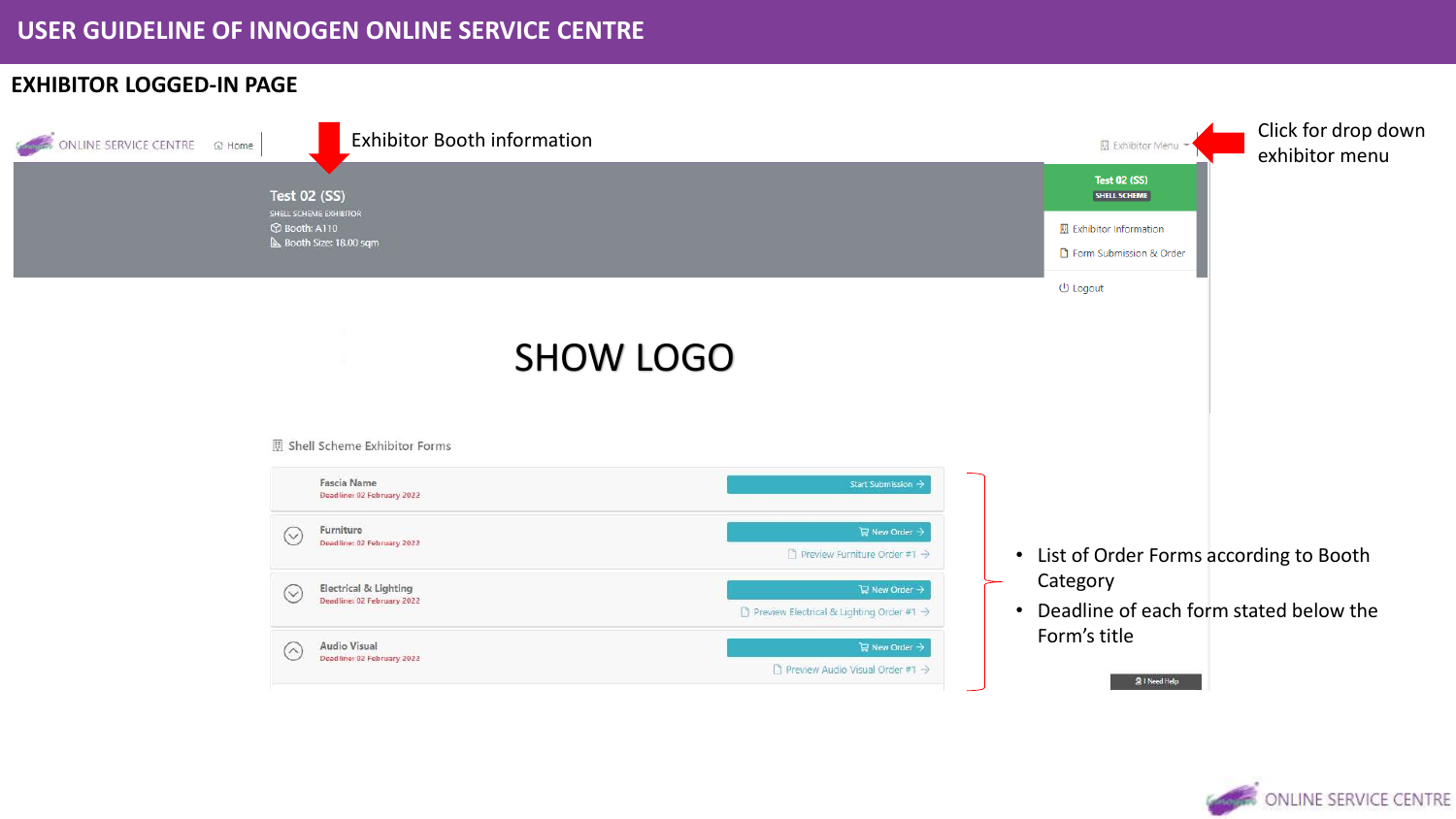## **ORDER & SELF-CHECKOUT**

#### 围 Shell Scheme Exhibitor Forms



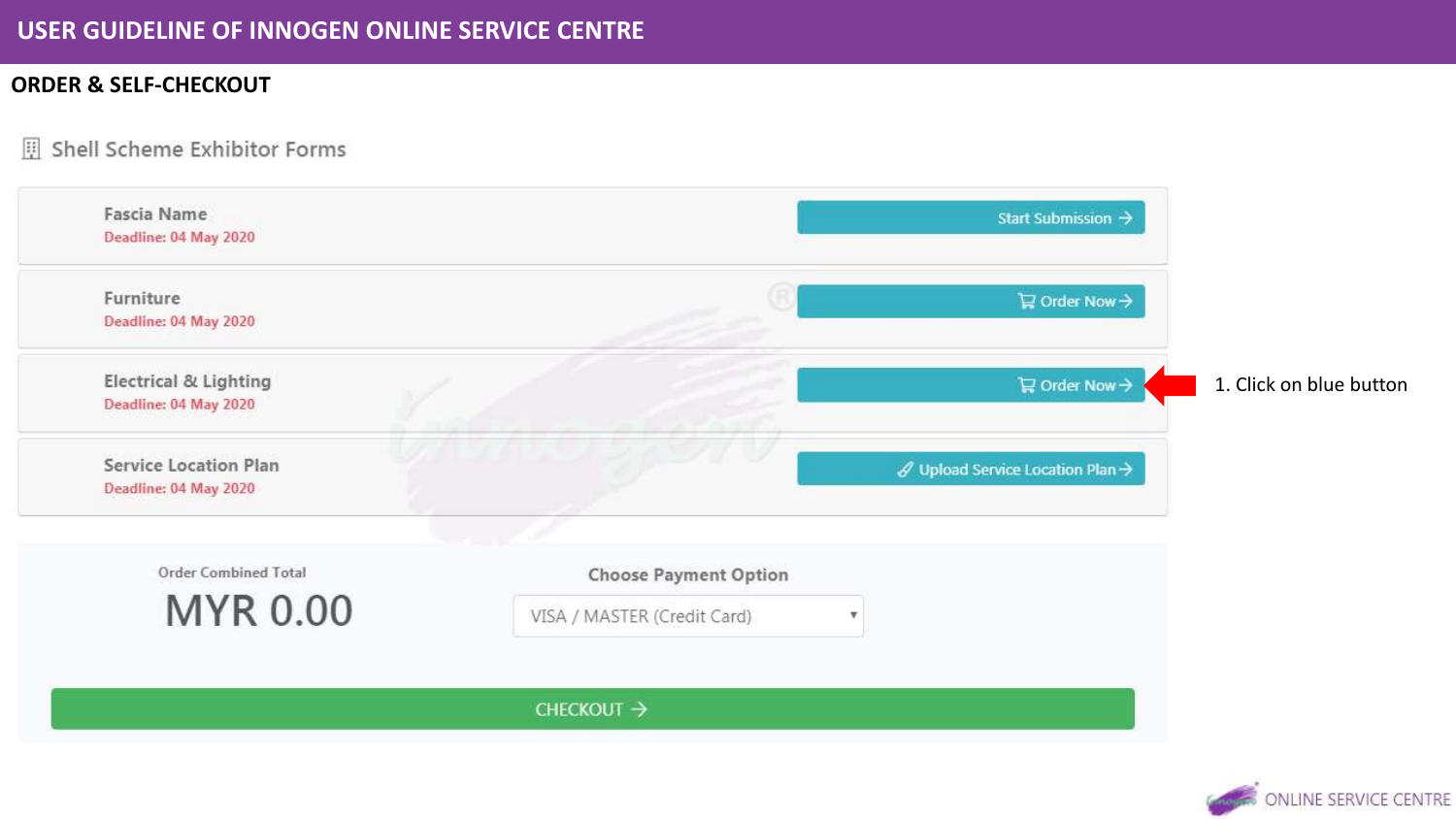## **ORDER & SELF-CHECKOUT**

#### **B** Electrical & Lighting

- 1. For Standard Shell Scheme Package, kindly refer Fascia Name Form for the package's entitlement. Items provided in the package are not exchangeable and no money returnable.
- 2. If exhibitors require ADDITIONAL electrical items, please use this requisition form.
- 3. Exhibitors / their appointed contractors occupying BARE SPACE ONLY must order electrical and lighting requirements using this form.



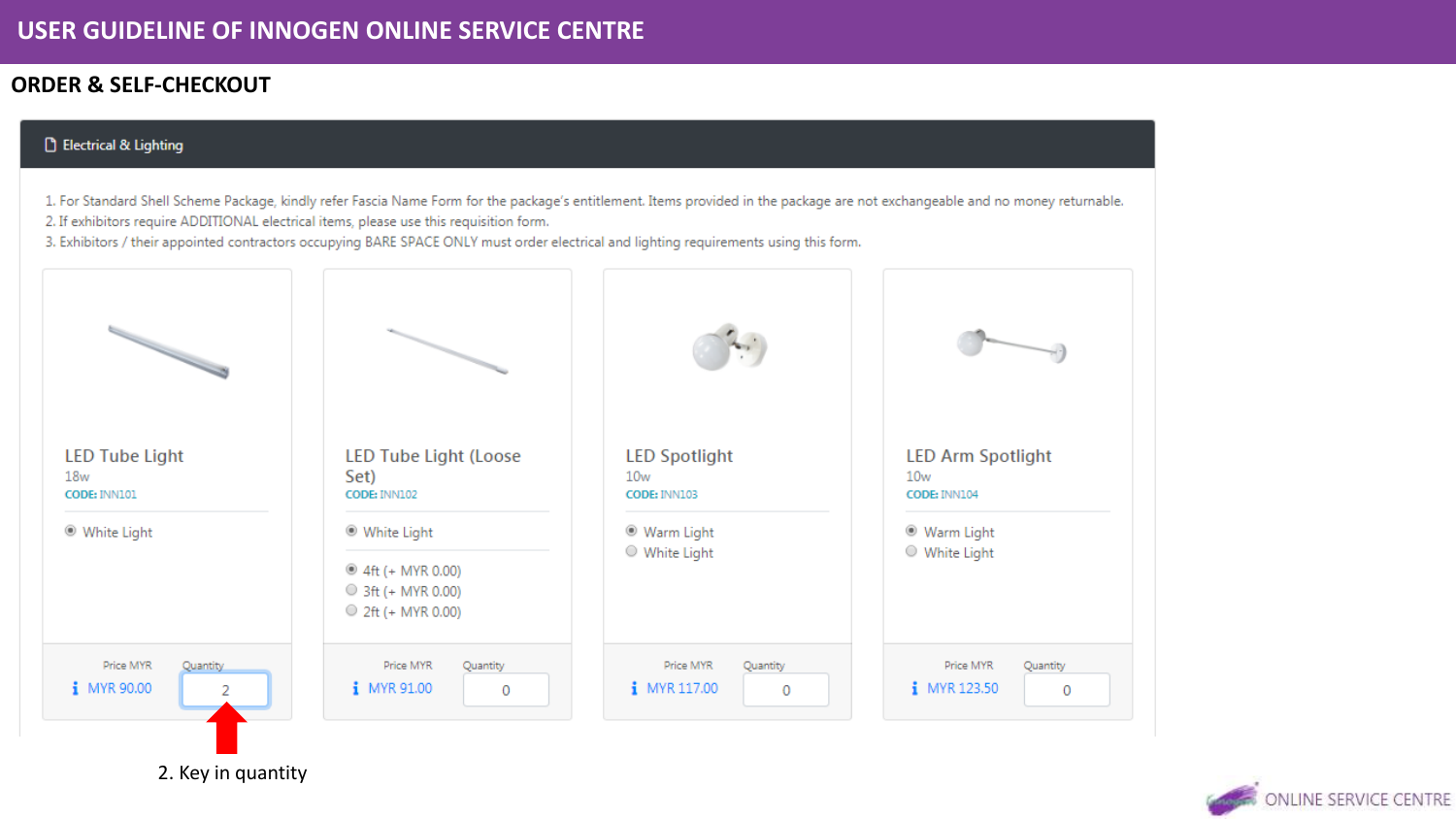### **ORDER & SELF-CHECKOUT**

| Order Items                                    |             |                    |                    |                        |
|------------------------------------------------|-------------|--------------------|--------------------|------------------------|
| <b>ORDER ITEM</b>                              | QTY         | <b>PRICE (MYR)</b> | <b>TOTAL (MYR)</b> |                        |
| <b>LED Tube Light</b><br>INN101<br>White Light | $\sim$<br>∠ | 90.00              | 180.00             | 3. Check order summary |
| <b>Grand Total</b>                             |             |                    | <b>MYR 180.00</b>  |                        |

. A surcharge of 30% will be imposed on all the optional items after above mentioned deadline. A surcharge of 50% will be imposed on all the on-site orders. Priority will be given to advance orders. . For on-site orders during the exhibition day, items can only be delivered/installed after the closed hours of the Exhibition/Event. . NOTICE OF CANCELLATION must be given in writing to INNOGEN at least 7 days before build-up date. A 30% cancellation fee will be imposed. For orders cancelled less than 7 days before build-up date and on-site orders, full payment will be forfeited. . Any complaint or claim in respect of ordered goods non-delivered must be reported to the INNOGEN Service Counter on the 1st day of exhibition, failing which such goods shall be deemed to have been delivered in good order and our company will not accept any complaint or claim thereafter. . No refund or exchange of items for all delivered orders.

We agree that your decision to accept or reject our application is final and conclusive.

+ Submit Form Cancel 4. Tick the box then click on Submit Form

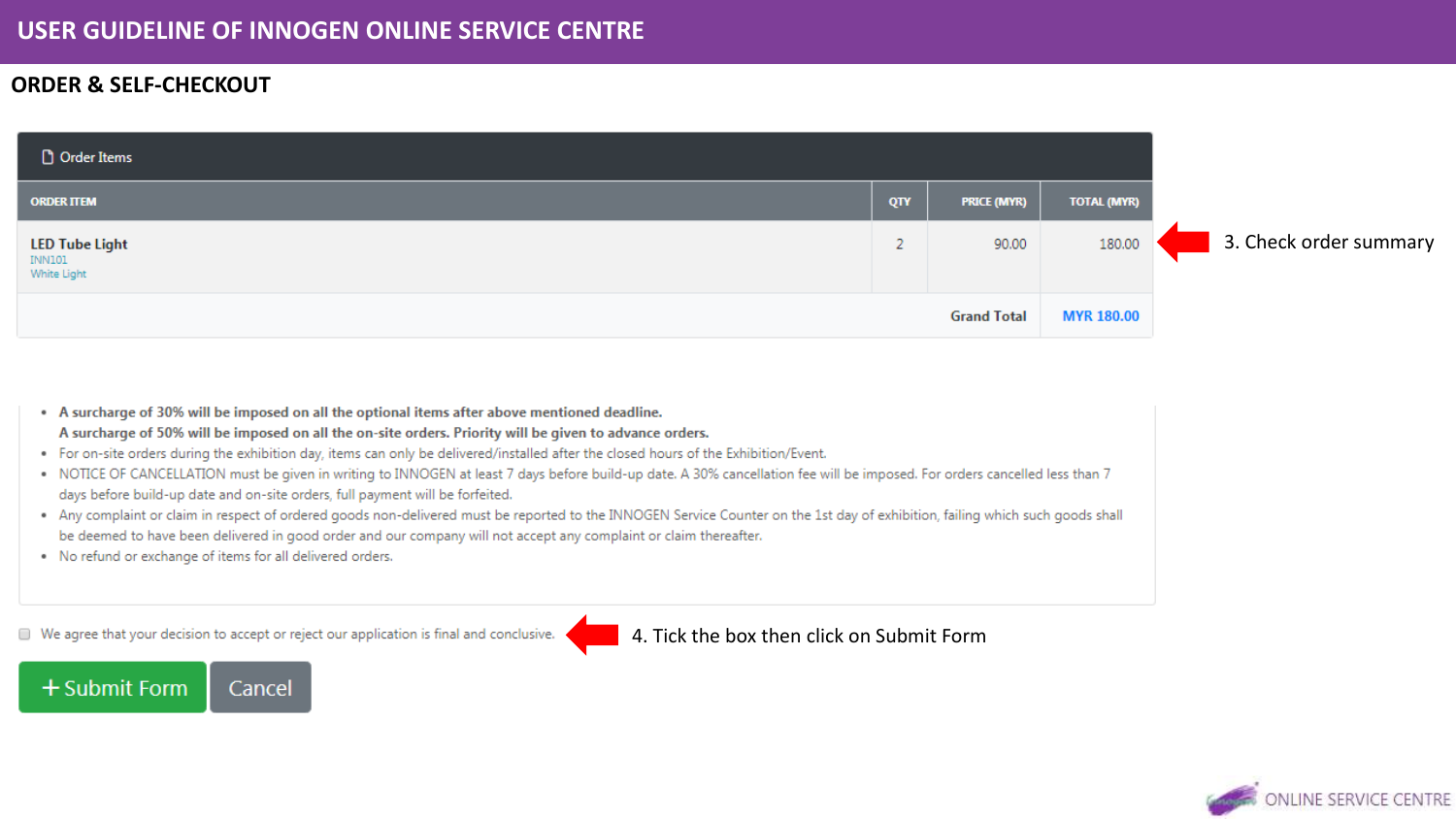### **ORDER & SELF-CHECKOUT**

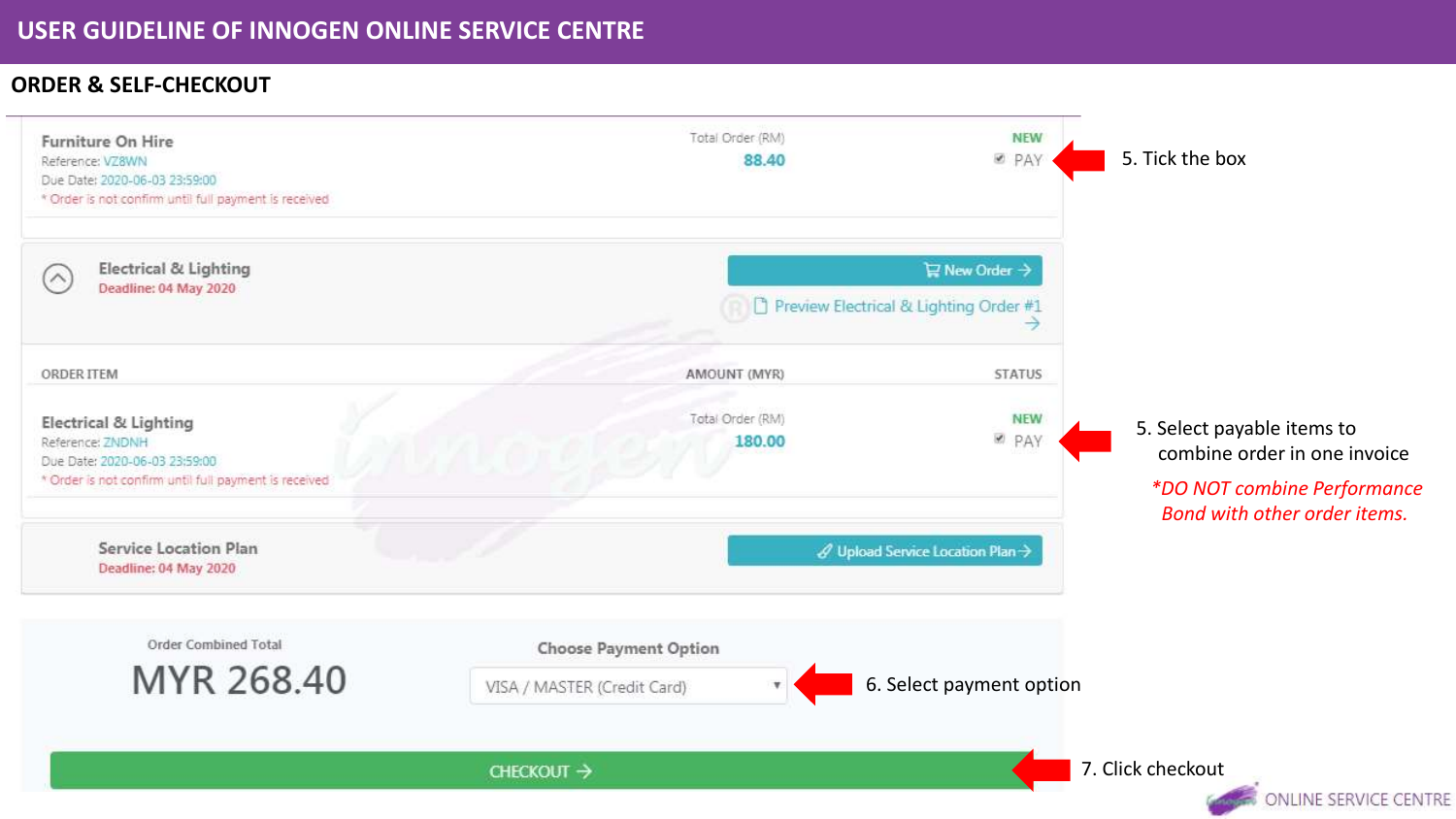## **ORDER & SELF-CHECKOUT**

| Checkout Summary                                      |            |                          |                             |
|-------------------------------------------------------|------------|--------------------------|-----------------------------|
| <b>ITEM</b>                                           | QTY        | <b>PRICE (MYR)</b>       | <b>TOTAL (MYR)</b>          |
| #SZVJ9 - Furniture On Hire<br><b>Information Desk</b> | $1 \times$ | 149.50                   | <b>MYR 149.50</b><br>149.50 |
|                                                       |            |                          |                             |
| #XMSFS - Electrical & Lighting                        |            |                          | <b>MYR 162.50</b>           |
| LED Tube Light                                        | $1 \times$ | 162.50                   | 162.50                      |
|                                                       |            | <b>GRAND TOTAL (MYR)</b> | 312.00                      |

| <b>Checkout Summary</b>                               |            |                          |                             |
|-------------------------------------------------------|------------|--------------------------|-----------------------------|
| <b>ITEM</b>                                           | <b>QTY</b> | <b>PRICE (MYR)</b>       | <b>TOTAL (MYR)</b>          |
| #SZVJ9 - Furniture On Hire<br><b>Information Desk</b> | $1 \times$ | 149.50                   | <b>MYR 149.50</b><br>149.50 |
| #XMSFS - Electrical & Lighting                        |            |                          | <b>MYR 162.50</b>           |
| LED Tube Light                                        | $1 \times$ | 162.50                   | 162.50                      |
|                                                       |            | <b>GRAND TOTAL (MYR)</b> | 312.00                      |

#### Selected Payment Option

You have selected the following payment option

#### **VISA / MASTER (Credit Card)**

\* You will be redirect immediately to online payment page for payment processing



### **Checkout with payment option – Credit Card**

\*Exhibitor/Contractor will be directed to immediate payment process

\*Exhibitor/Contractor will receive Invoice and Receipt via email immediately after payment made

#### **B** Selected Payment Option

#### You have selected the following payment option

Cheque, GIRO, Local Interbank Transfer, Wire Transfer

X You are required to prepare your payment via Cheque, GIRO, Local Interbank Transfer, Wire Transfer & send us the payment receipt before the invoice due date



### **Checkout with payment option – Cheque, GIRO, Local Interbank Transfer, Wire Transfer**

*\*System will issue Proforma Invoice for Order with this option of payment*

*\*Payment must be made before deadline stated in Proforma Invoice*

*\*Order is not confirm until payment received*

*\*Once payment made, Exhibitor/Contractor is responsible to acknowledge Innogen with proof of payment*

*\*Innogen will issue Invoice & Receipt via email once payment is verified*